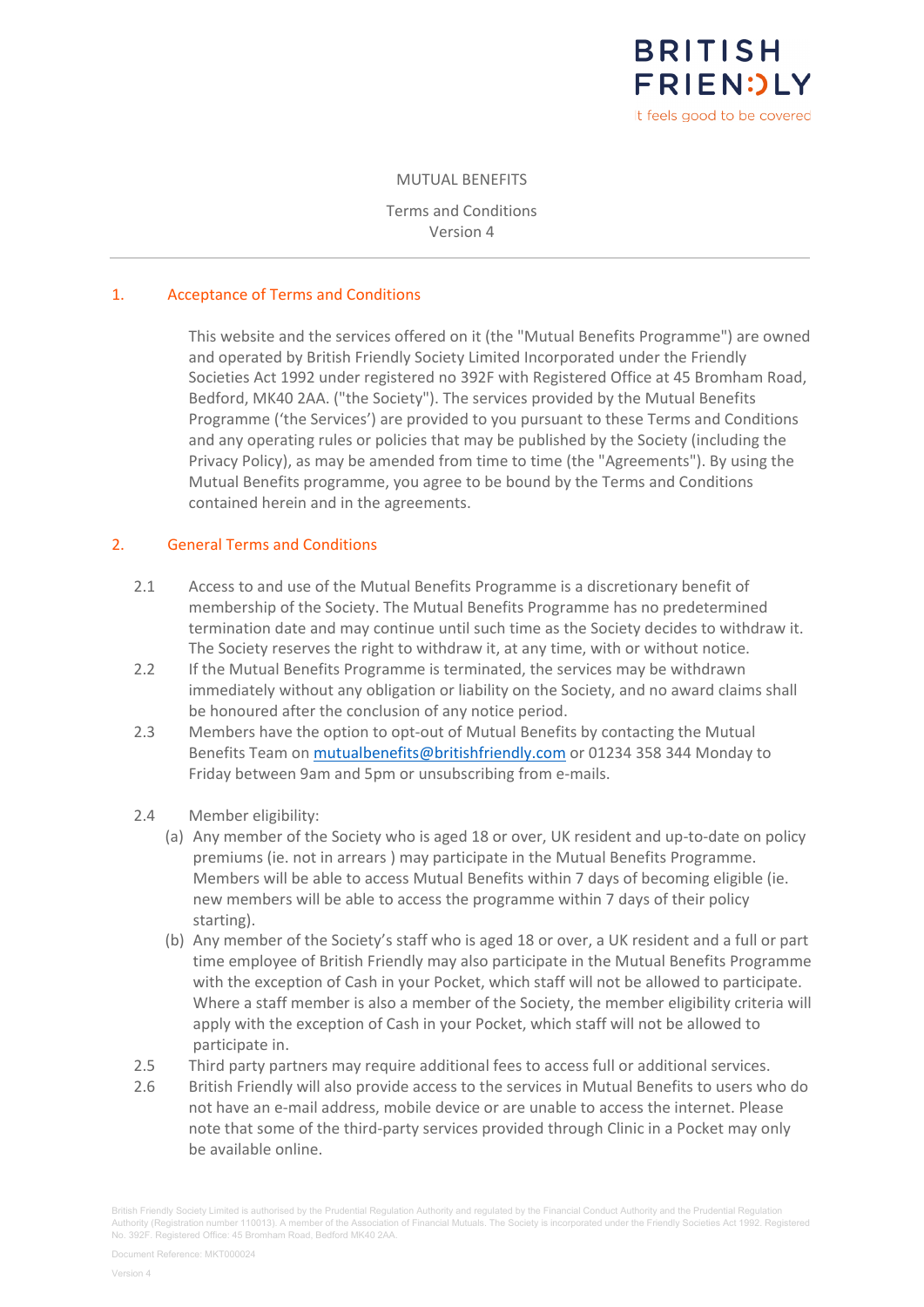# Terms and Conditions

# 3. Cash in your Pocket Terms and Conditions

- 3.1 Members who are not up-to-date on their premium payments by 5pm on the day prior to the Cash in a Pocket draws will not be eligible for that month's draw, with exception of members who are on a Premium Holiday.
- 3.2 Members do not need to register for the cash draws and will be giving 1 automatic entry per month. Members have the option to opt-out of the monthly cash draws by contacting the Mutual Benefits Team on [mutualbenefits@britishfriendly.com](mailto:mutualbenefits@britishfriendly.com) or 01234 358 344 Monday to Friday between 9am and 5pm.
- 3.3 Winners will be contacted within 14 working days of the 1st of date the prize draw is being conducted. We will attempt to contact members by telephone initially followed by e-mail, SMS or post We reserve the right to select new winners of the Cash in your Pocket draws if the original winning member(s) cannot be contacted within 14 working days of the first contact attempt.
- 3.4 Prize draw winners are selected at random by an independent third party, Print Data Solutions (PDS), and no personal data will be sent to third party.
- 3.5 Cash will be paid directly into the winner's bank account within 7 working days of making contact with them.
- 3.6 The winner's details may be used for publicity purposes subject to their consent.

# 4. User Responsibilities

By consenting to the Agreements, you agree:

- 4.1 To represent only yourself on the Mutual Benefits Programme, and no other persons, living, dead, or imagined; the programme may only be used by natural persons (i.e., individuals) on their own behalf and not by or on behalf of any commercial entity unless explicitly permitted by the Society.
- 4.2 To provide accurate information to the Society, including, but not limited to information required to access the Programme.
- 4.3 To not abuse the programme that is, not to:
	- (a) Publish or distribute any defamatory, infringing, obscene, indecent or unlawful material or information;
	- (b) Defame, abuse, harass, threaten, stalk or otherwise violate the legal rights of others;
	- (c) Send unsolicited email;
	- (d) Collect or store personal data about other users;
	- (e) Promote or provide instructional information about illegal activities, promote physical harm or injury against any group or individual, or promote any act of cruelty to animals;
	- (f) Upload files that contain viruses, corrupted files, or any other similar software or programs that may damage the operation of another's computer;
	- (g) Upload files (including audio and video files such as MP3) that contain software or other material protected by intellectual property laws (or by rights of privacy) unless you own or control the rights thereto or have received all necessary consents;
	- (h) Delete or modify any author attributions, legal notices or other proprietary designations or labels in any file that is uploaded;
	- (i) Falsify the origin or source of software or other material contained in a file (including audio and video files) that is uploaded;
	- (j) Download any file (including audio and video files) that you know, or reasonably should know, cannot be legally distributed via the Services
	- (k) Reproduce, duplicate, copy, sell, resell, distribute, publish or exploit for any commercial purpose the software, products, or services provided by the Society or obtained through the Services without obtaining the express, prior written consent of the

2

British Friendly Society Limited is authorised by the Prudential Regulation Authority and regulated by the Financial Conduct Authority and the Prudential Regulation Authority (Registration number 110013). A member of the Association of Financial Mutuals. The Society is incorporated under the Friendly Societies Act 1992. Registered No. 392F. Registered Office: 45 Bromham Road, Bedford MK40 2AA.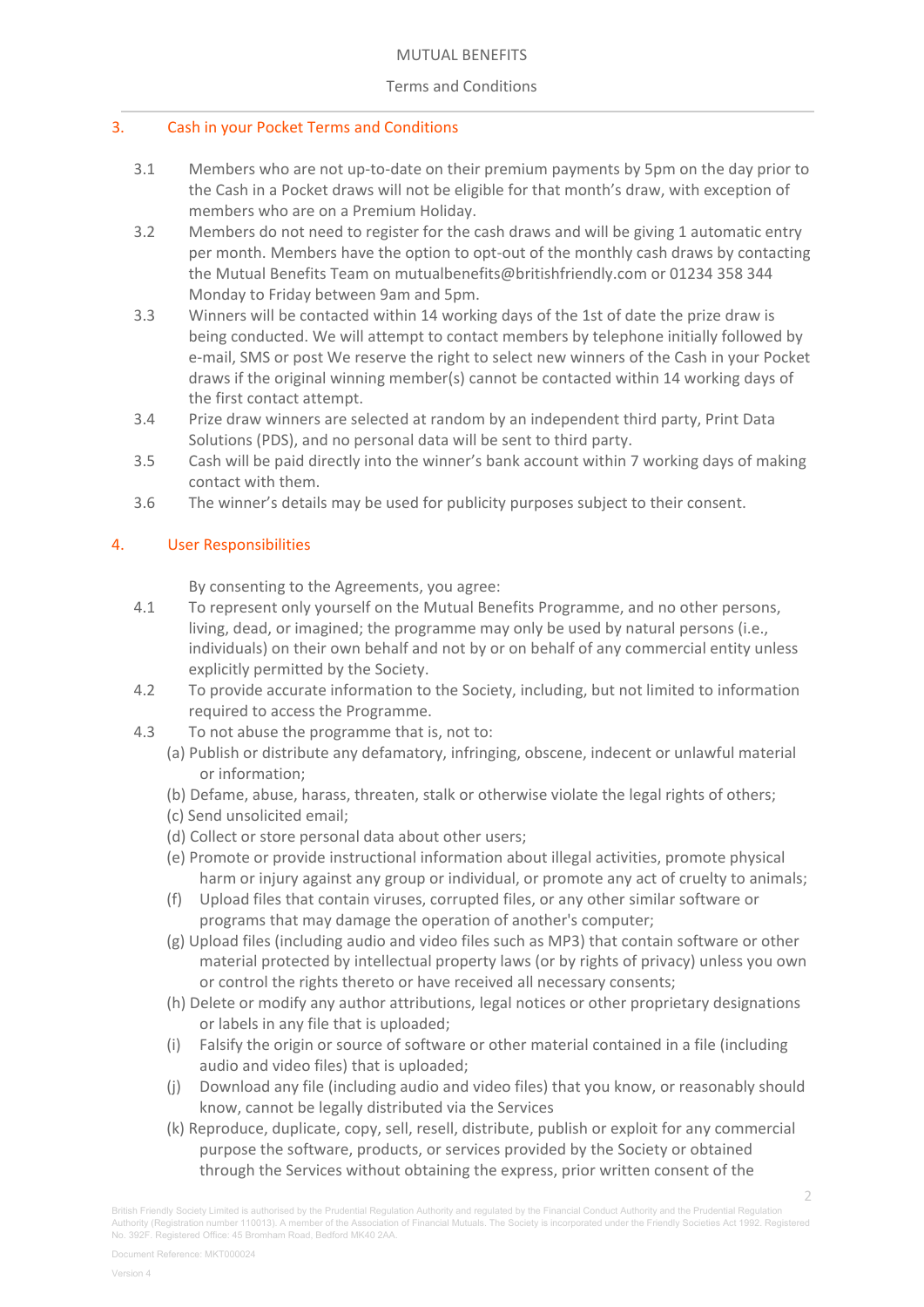#### MUTUAL BENEFITS

## Terms and Conditions

Society. This restriction includes any attempt to incorporate any information from the Services into any other directory, product or service; and

- (l) Share or distribute access to the Services or facilitate such access to a third party.
- 4.4 If the Society finds that a user has committed or facilitated any of the abuses in 3.3 above, it reserves the right to suspend or cancel the user's membership of the Mutual Benefits Programme without notice and to reclaim the value of any of the Services provided after the date that the abuse was committed or facilitated.
- 4.5 To provide for your own access to the Services, including but not limited to obtaining and maintaining all telephone, computer hardware and software, and other equipment and paying all related charges.

# 5. Privacy

5.1 When you become a member of British Friendly, you will provide certain personal information to the Society. Your personal information will only be used in accordance with the Society's Privacy Policy. The Society reserves the right to inform you by email of changes or additions to the Mutual Benefits Programme.

# 6. Third Party Vendors and Goods and Services

- 6.1 You agree to abide by the terms and conditions of purchase imposed by any supplier with whom you elect to deal, including, but not limited to, payment of all amounts when due and compliance with the supplier's rules and restrictions regarding availability and use of products, or services. The services used through Square Health's Clinic in a Pocket are confidential between Square Health and the member and medical data will not be shared with British Friendly.
- 6.2 The Society will not be liable for any loss or damage incurred as a result of any interaction between you and a vendor accessible through the Mutual Benefits Programme. All matters, including but not limited to delivery of goods and services, returns, and warranties are solely and strictly between you and the vendor.
- 6.3 The Society does not endorse or warrant the vendors that are accessible through the Service nor the goods and services that they provide.

# 7. Content and Links

- 7.1 The Mutual Benefits Programme may contain content supplied by third parties and links to Internet sites maintained by third parties. The Society does not, in any respect, control such content or operate such third-party sites and does not guarantee the availability of any email from or links to third-party sites. Third-party content and links are included solely for the convenience of users, and do not constitute any endorsement by the Society. The Society is not responsible for the accuracy or reliability of third-party information and you assume sole responsibility for the use of third-party information.
- 7.2 The Society takes no responsibility for the contents of your communications nor for any threatening, libellous, obscene, harassing or offensive material contained therein, any infringement of third-party intellectual property rights arising therefrom or any crime that may be or be deemed to have been committed or facilitated thereby.
- 7.3 All material that you post on the Services is your sole responsibility and the Society shall have the right (but not the obligation) in their sole discretion to refuse or remove any content that violates these Terms and Conditions or is otherwise objectionable.

British Friendly Society Limited is authorised by the Prudential Regulation Authority and regulated by the Financial Conduct Authority and the Prudential Regulation Authority (Registration number 110013). A member of the Association of Financial Mutuals. The Society is incorporated under the Friendly Societies Act 1992. Registered No. 392F. Registered Office: 45 Bromham Road, Bedford MK40 2AA.

3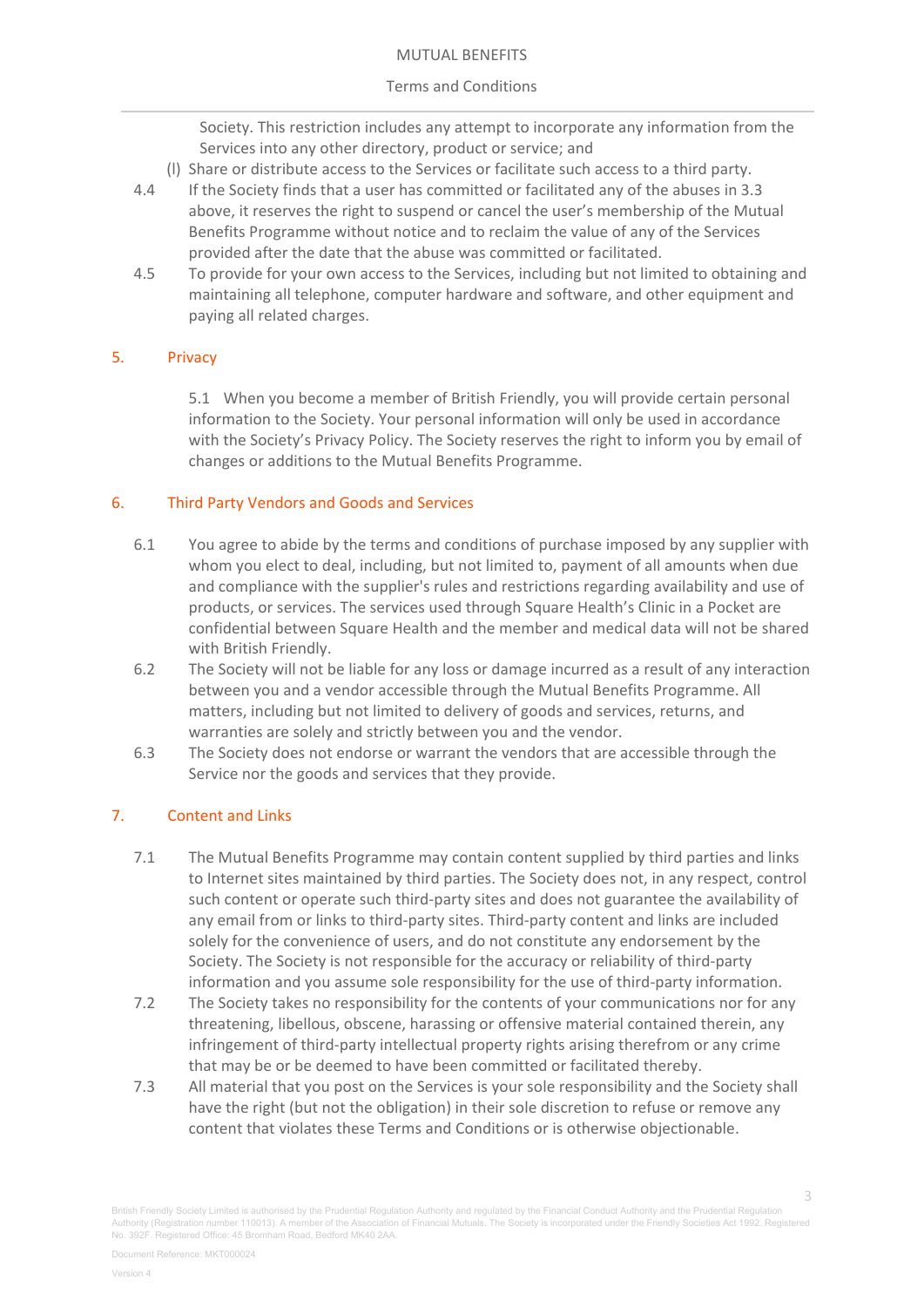## Terms and Conditions

## 8. Ownership and Licences

- 8.1 All contents of the Mutual Benefits Programme are the property of the Society, participating vendors, or advertisers. Services content may not be copied, distributed, or transmitted in any way without the prior written consent of the Society; provided that you may download, print, and store a single copy for personal, non-commercial use. You may not modify the content in any way, nor delete any copyright or trademark notice.
- 8.2 Any information, ideas, suggestions, or communications sent by you to the Society through the Services become the exclusive property of the Society. Subject to the terms of the Privacy Policy, the Society is entitled to use, reproduce, disclose, and distribute any information submitted for any purpose without restriction or compensation to you.
- 8.3 By transmitting any messages or content to public or semi-public areas of the Service, you grant to the Society a nonexclusive, worldwide, royalty-free, perpetual, irrevocable licence to use, distribute, display, and reproduce the messages and content, and to authorize use and reproduction of the messages and content by other Service users in accordance with the terms of this Agreement.

# 9. Termination

9.1 The Society may immediately terminate your access to any of the services provided as part of the Mutual Benefits Programme for any reason at any time. Upon termination, you will cease to use the Services. You may terminate your access by contacting British Friendly in writing to 45 Bromham Road Bedford MK40 2AA, by calling us on 01234 358 344 or e-mail via mutualbenefits@britishfriendly.com. If you cancel your policy with the Society your access to the Mutual Benefits Programme will be terminated within 14 days of the cancellation. If the Society cancels a member's Policy on account of deliberate or reckless misrepresentation the Society reserves the right to reclaim the value of any of the Services provided within the Mutual Benefits Programme.

### 10. Software

10.1 Any software or files that are made available for download from the Services ("Software") are the copyright of the Society or its suppliers. Use of the Software is governed by the terms of the end user licence agreement, if any, that accompanies or is included with the Software ("Licence Agreement"). Users shall not install or use any Software that is accompanied by or includes a Licence Agreement, unless the user first agrees to the Licence Agreement terms.

### 11. Warranty Disclaimers

- 11.1 The Society provides the Mutual Benefits Programme, the Services and all related software and content to you without any warranty of any kind, either express or implied warranties of merchantability, fitness for a particular purpose, any warranty that the service operates error free or without interruption nor any warranty that information obtained through the services is accurate or reliable. The entire risk arising out of the use of the Mutual Benefits Programme remains with you.
- 11.2 You agree that any material or data downloaded or otherwise obtained through the use of the Services and in accordance with these Terms and Conditions is done at your own risk and that you will be solely responsible for any damage to your computer system or loss of data that results from the download of such material or data.

British Friendly Society Limited is authorised by the Prudential Regulation Authority and regulated by the Financial Conduct Authority and the Prudential Regulation Authority (Registration number 110013). A member of the Association of Financial Mutuals. The Society is incorporated under the Friendly Societies Act 1992. Registered No. 392F. Registered Office: 45 Bromham Road, Bedford MK40 2AA.

4